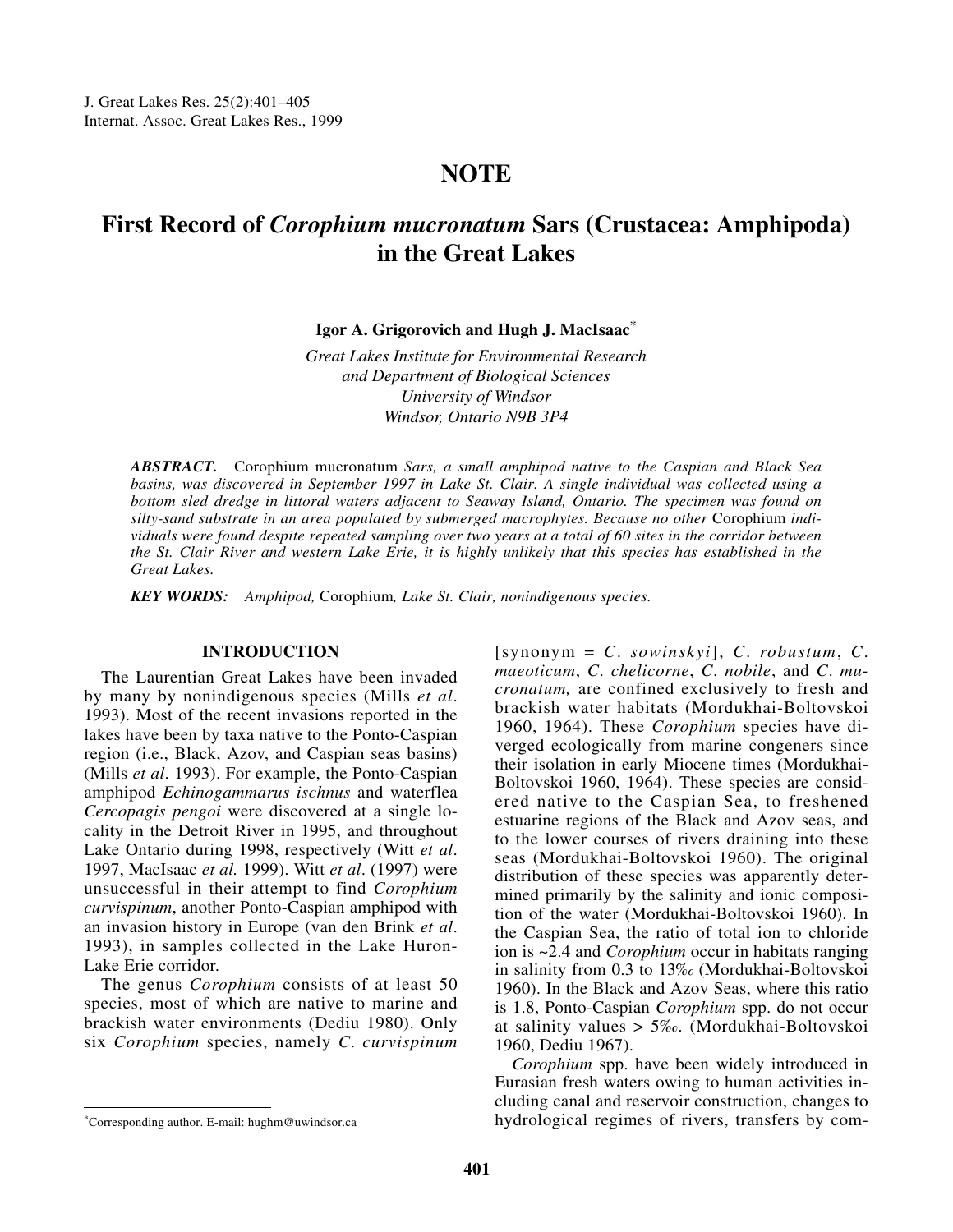mercial ships, and intentional transplantations (Mordukhai-Boltovskoi 1978). *C*. *curvispinum* is the most widespread species. It has spread to upper reaches of many Ponto-Caspian rivers and has penetrated or been introduced to Lake Balkhash, to the Baltic and Northern Sea basins, and to the Rivers Ob, Ural and Danube (Mordukhai-Boltovskoi 1964, Dediu 1980). Other Ponto-Caspian corophiid amphipods (e.g. *C*. *robustum*, *C*. *chelicorne*, *C*. *nobile*, *C*. *maeoticum*) have extended their ranges in the lower and middle courses of Ponto-Caspian rivers, and to adjacent canals and reservoirs. Some of these range extensions apparently resulted from natural dispersal, although intentional transplantations were also important (Zhuravel 1965, Pligin and Emelianova 1989). *C*. *robustum* also has been discovered beyond the Ponto-Caspian basin in a lake in the Marmara Sea basin (Mordukhai-Boltovskoi *et al*. 1969).

To date, no *Corophium* species have been reported in North America. In this study, a single specimen of the amphipod *Corophium mucronatum* discovered in Lake St. Clair during autumn 1997 is reported.

#### **METHODS**

Between 8 August and 8 October 1997 samples were collected from 37 stations on the Detroit and St. Clair rivers, on Lake St. Clair, and on the western basin of Lake Erie. An additional 23 sites in the same area were sampled between 27 May and 17 September 1998. Exact locations of the sites are available from the authors. These sites represented a combination of riverine and lacustrine habitats. Bottom substrates at the sites ranged from sand and silt to gravel and bedrock. Sites  $< 1.5$  m depth were sampled using a bottom sled dredge (100 m tow) or by sweeping a dip net through submerged vegetation, and across rocks and bottom substrates. At deeper sites (2 to 18 m), samples were collected using a combination of ponar grab and/or bottom sled dredge. Samples were washed and retained on 250-µm mesh, and preserved in 7% formalin. *C*. *mucronatum* was identified using Sars (1895), Mordukhai-Boltovskoi *et al*. (1969), and Grigorovich (1989).

## **RESULTS AND DISCUSSION**

*Corophium mucronatum* (Sars 1895) was discovered in a sample collected on 9 September 1997, in the Lake St. Clair delta, in flowing waters adjacent

to Seaway Island, Ontario (42°31.1′N, 82°40.8′W). A single subadult individual was collected using a bottom sled dredge in waters between 0.2 and 0.7m depth. The animal was apparently alive and healthy at the time of collection as its integument was normal in appearance. The specimen was found on silted sandy habitat overgrown by pondweed (*Potamogeton* sp.) and Eurasian water milfoil (*Myriophyllum spicatum*). Its body length (rostrum to telson) and width were 1.88 mm and 0.45 mm, respectively. No other specimens of *C*. *mucronatum* were found despite extensive sampling of habitats between Stag Island, Ontario, in the St. Clair River, and North Bass Island, Ohio in western Lake Erie. In total, species identity of approximately 4,000 amphipods was examined. Water temperature at the collection site was 20°C.

*Corophium mucronatum* is one of the smallest species in the genus, with an adult body length that rarely reaches 5 to 6 mm (Sars 1895, Birshtein and Romanova 1968, Mordukhai-Boltovskoi *et al*. 1969). *C*. *mucronatum* belongs to the family Corophiidae, which exhibit marked morphological differences from amphipod families in the Laurentian Great Lakes. For example, Corophiidae amphipods can be easily distinguished from members of the Gammaridae (e.g., *Gammarus*, *Echinogammarus*), Talitridae (e.g., *Hyalella*) and Haustoriidae (e.g., *Diporeia*) by their possession of a dorso-ventrally compressed body, and enlarged antennae II that are modified for grasping (Grigorovich 1989; Fig. 1). The families Gammaridae, Talitridae, and Haustoriidae are characterized by a laterally compressed body and antennae I and II that are of almost equal widths (Pennak 1989). *Corophium* also differs from these families in that it possesses a mandible palp with two segments, while the other families have either a three segmented palp (Gammaridae, Haustoriidae) or lack a palp (Talitridae). *Corophium* can be further discriminated from Gammaridae and Haustoriidae by the absence of an accessory flagellum on antennae I, and by its possession of an entire telson. *Corophium* can be discriminated from Talitridae in that its coxal plates are small, while in the latter group they are large.

Features of *C*. *mucronatum* include a urosome with separate segments, a well-developed and sharply pointed rostrum, and the presence on segment 4 of antenna II of a large curved process that extends beyond the side tooth on segment 5 and which extends at least half the length of segment 5 (Sars 1895; Fig. 1). A single tooth less than half as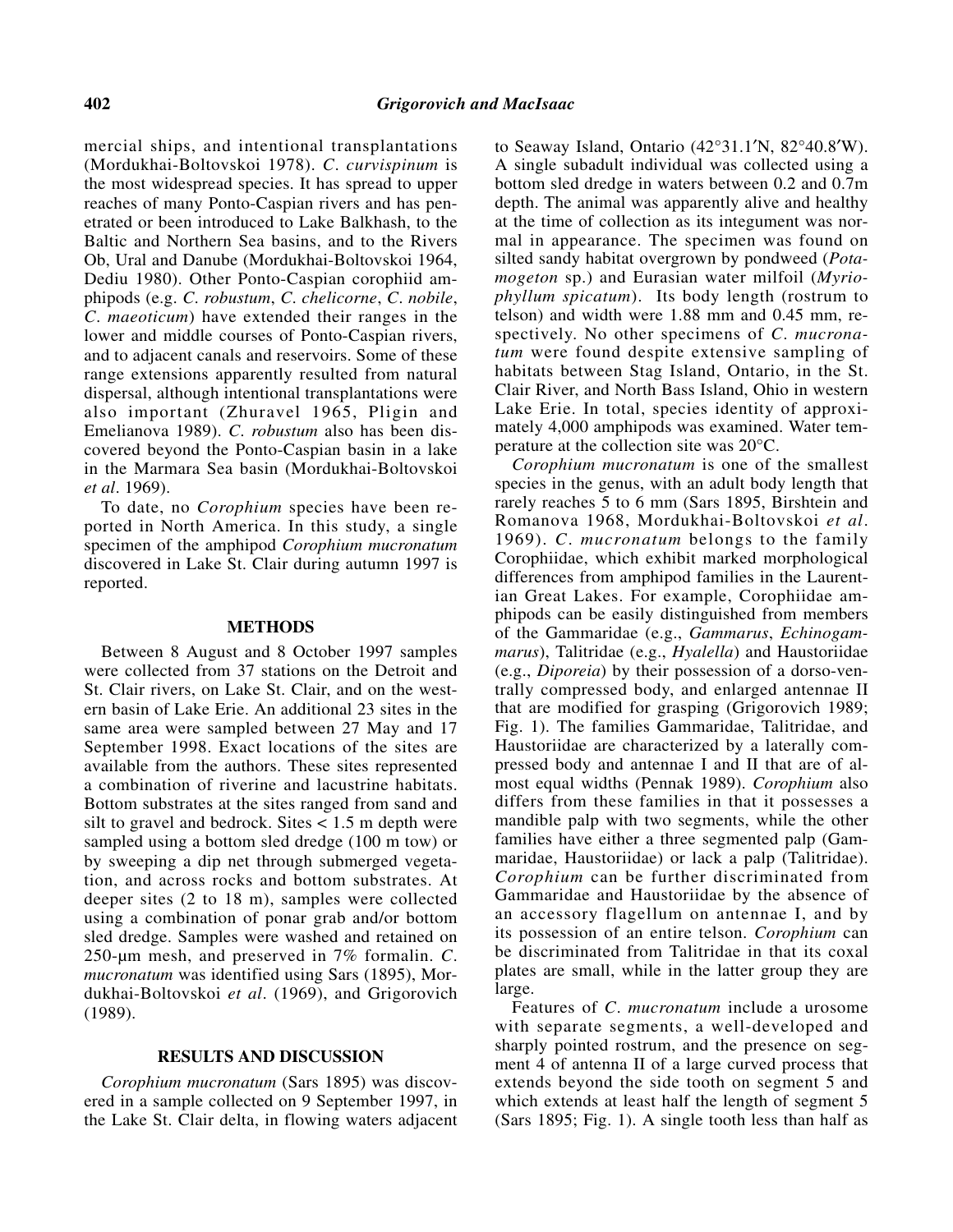

*FIG 1. Dorsal (A) and lateral (B) views of* **Corophium mucronatum***. Segment 4 of antenna II bears a large curved process with a tooth at its base (C). Basal segments of antenna II are not shown in (C).*

long as the process is present at its base. Also, segment 5 of antenna II lacks teeth (tooth) on its distal edge (Fig. 1). Antenna II is more strongly developed in males than in females. Because the specimen described in this study lacked both penial papillae and oostegites, it was not possible to determine its sex.

*C*. *mucronatum* is multivoltine, producing either two or three generations per year depending on water temperature (Dediu 1980). In the Dniester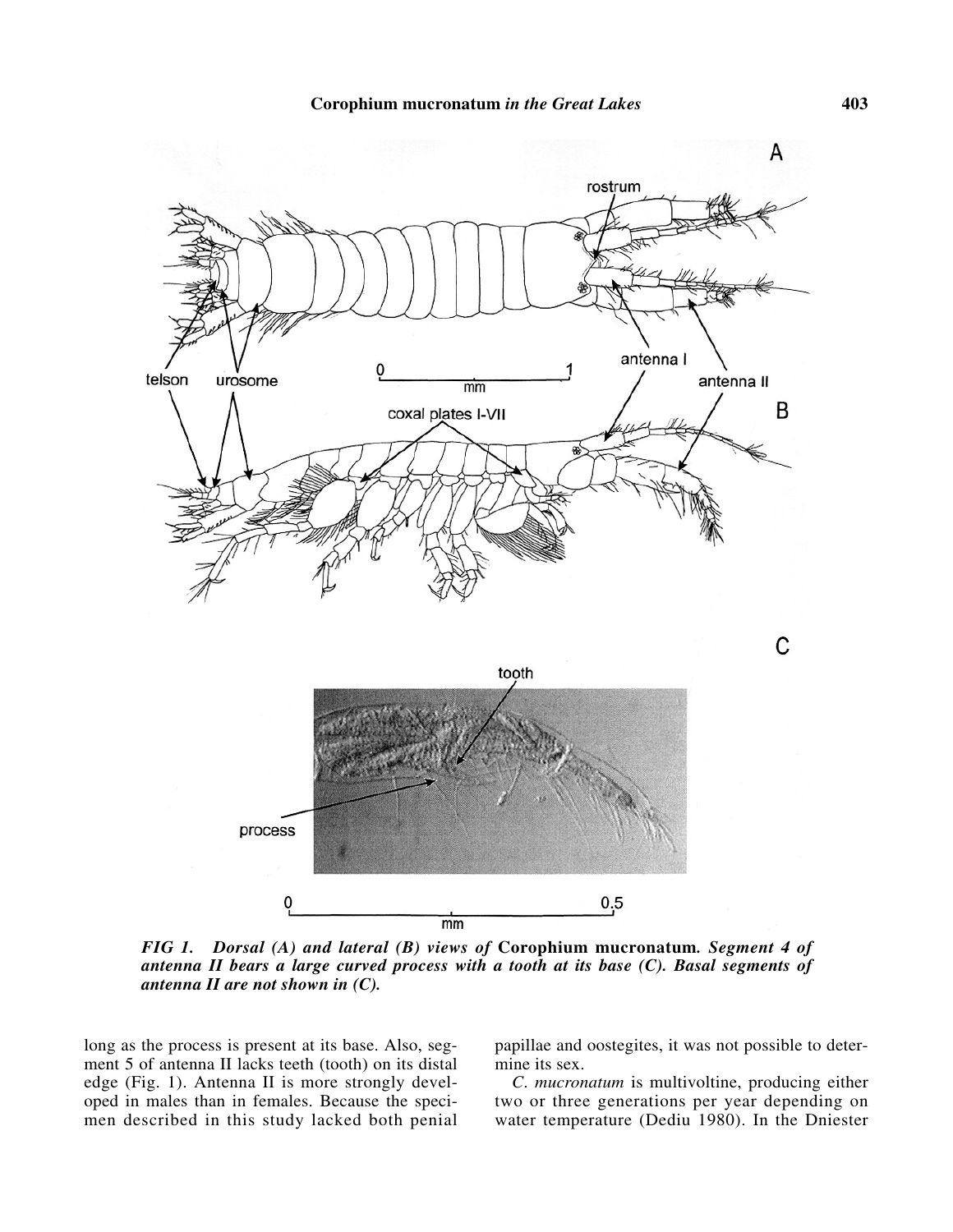tidal estuary the species has been observed at temperatures between 0 and 30°C (I. Grigorovich, pers. observ.), although Dediu (1980) argued that 7 to 27°C is the optimal range for Ponto-Caspian *Corophium* species. As with other corophiid amphipods, *C*. *mucronatum* constructs mud tubes attached to, or by burrowing in, benthic substrates (Sars 1895, Dediu 1980). *C*. *mucronatum* inhabits both lotic and lentic waters (Birshtein and Romanova 1968). It tolerates current velocities between 0.1 and 2.0 m/sec (Dediu 1980). In the Dniester River estuary, *C*. *mucronatum* occurs at a variety of depths, though it is most commonly encountered at 0.5 to 3 m (I. Grigorovich, pers. obs.). In the Caspian Sea it occurs down to 50 m depth, although it achieves its highest density between 3 and 4 m where fresh and saline waters meet (Birshtein and Romanova 1968, Dediu 1980). In the Dniester tidal estuary, *C*. *mucronatum* occurs frequently in areas where salinity is low  $(0.3 \text{ to } 3\%)$ and infrequently in brackish water (3 to 5‰) (I. Grigorovich, pers. obs.). *C*. *mucronatum* has also been reported in the Dnieper and Danube river basins (Dediu 1980, Zimbalevskaya 1989, Shevtsova 1991, Moroz 1993, Romanenko 1993), although it is unlikely that the species is established in these areas (Dediu 1980).

*C*. *mucronatum* occurs on a wide array of substrates including clay, gray mud, silted sand, sand, stones, smashed mollusc shells, on macrophytes and wooden structures, and in amongst colonies of zebra mussels (*Dreissena polymorpha*)(Markovskii 1953; Dediu 1967, 1980; Shevtsova 1991). Population density may be as high as  $1,000$  indiv/m<sup>2</sup> (Dediu 1980), although densities of between 1 and 140 indiv/ $m<sup>2</sup>$  is typical (Dediu 1967). Thus if the species were to establish in the Great Lakes, it would almost certainly occur at very low density with little ecological impact. By contrast, *C*. *curvispinum* achieved population densities as high as 200,000 to  $750,000$  indiv/m<sup>2</sup> on stone substrates after it invaded the lower River Rhine, and adversely affected *D*. *polymorpha via* competition for food and space (van den Brink *et al*. 1993).

It is not clear why species from the Ponto-Caspian basin have been so successful in invading the Great Lakes in recent years, although a number of possibilities invite examination. First, these invasions may simply reflect ballast water discharge patterns. Most ballast water discharged in the Great Lakes originates in European ports, and dispersal of Ponto-Caspian species through European waterways during this century increases the likelihood of

their representation in ballast water and ballast sediment transported to North America. Tolerance of brackish or saline conditions permits many of these species to survive in estuarine habitats where ballast water is frequently loaded, again increasing the likelihood of transport to North America (see Witt *et al*. 1997, MacIsaac *et al*. 1999). Finally, because waterbodies of the Ponto-Caspian basin are much older and contain many more species (Dumont 1998) than those of the Laurentian Great Lakes, species from this region that invade new habitats may be particularly formidable competitors. Prevention of further invasions of Ponto-Caspian species will require examination of the efficacy of the ballast water exchange program currently employed on the Great Lakes.

#### **ACKNOWLEDGMENTS**

We thank C. van Overdijk for field assistance, S. Shcherbak for facilitating communication with Ukrainian scientists, and D. Schloesser, S. Lozano, and T. Nalepa for helpful comments on the manuscript. This study was supported by a NATO postdoctoral fellowship to IAG, and by NSERC research and equipment grants to HJM.

#### **REFERENCES**

- Birshtein, Ya.A., and Romanova, N.N. 1968. Order sideswimmers. Amphipoda. In *Atlas of invertebrates of the Caspian Sea*, ed. Ya.A. Birshtein, L.G. Vinogradov, N.N. Kondakov, M.S. Astakhova and N.N. Romanova, pp. 241–289. Moscow: Pishchevaya Promyshlennost Press. (In Russian).
- Brink, F.W.B. van den, van der Velde, G., and bij de Vaate, A. 1993. Ecological aspects, explosive range extension and impact of a mass invader, *Corophium curvispinum* Sars, 1895 (Crustacea: Amphipoda), in the Lower Rhine (The Netherlands). *Oecologia* 93:224–232.
- Dediu, I.I. 1967. *Amphipods and mysids of the basins of rivers Dniester and Prut. Systematic ecology, zoogeographical analysis and economic importance. Moscow:* Nauka Press. (In Russian).
- ———. 1980. *Amphipods of fresh and brackish waters of the southwestern USSR.* Kishinev: Shtiintsa Press. (In Russian).
- Dumont, H.J. 1998. The Caspian Lake: history, biota, structure, and function. *Limnol. Oceanogr.* 43:44–52.
- Grigorovich, I.A. 1989. *Guide for identification of amphipods of fresh and brackish waters of the southwestern USSR.* Kiev: VINITI. (In Russian).
- MacIsaac, H.J., Grigorovich, I.A., Hoyle, J.A., Yan, N.D., and Panov, V.E. 1999. Invasion of Lake Ontario